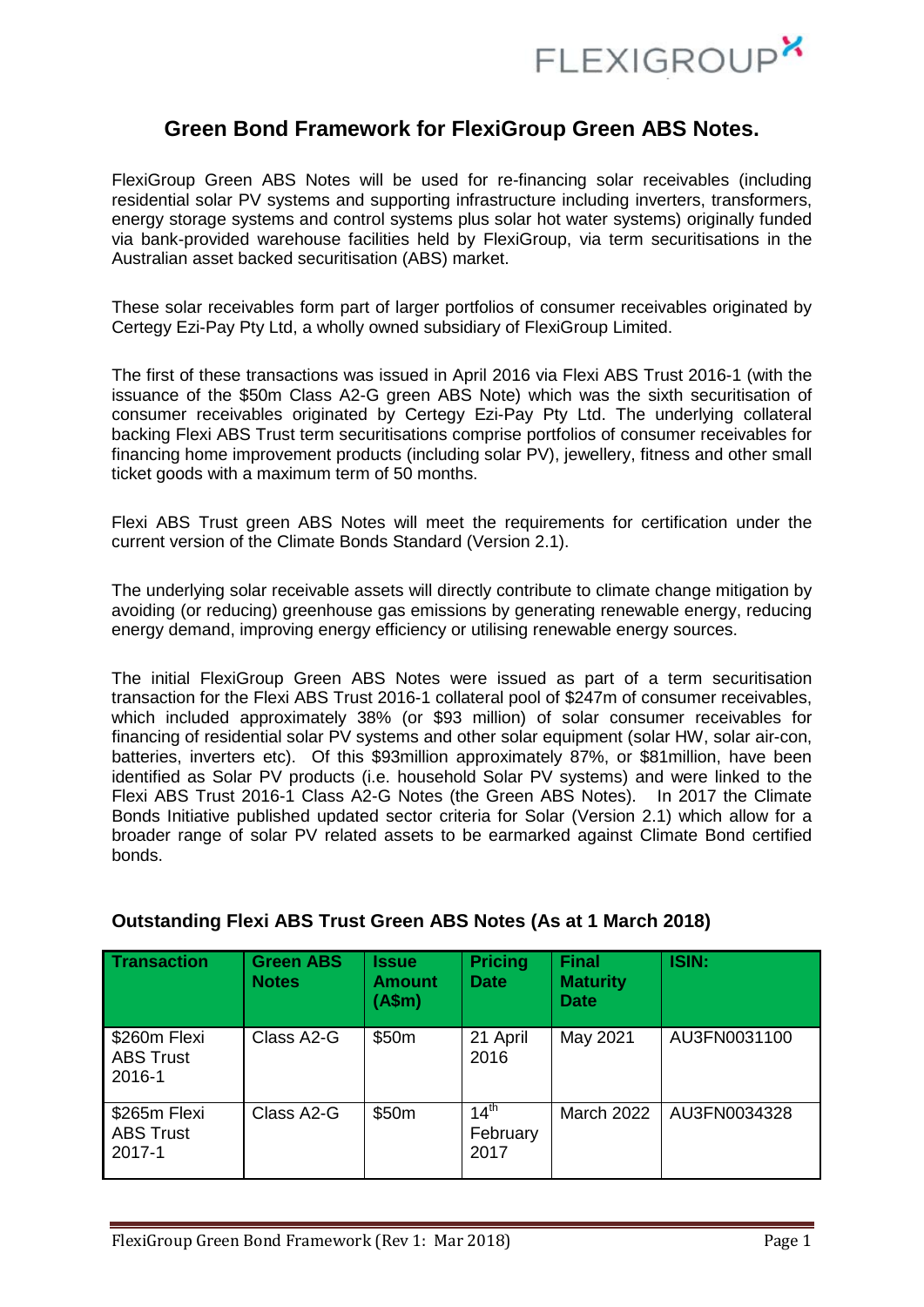

### **1. Use of Proceeds.**

The cornerstone of a Green Bond is the use of proceeds. The proceeds of each FlexiGroup Green ABS Note will be used to re-finance, assets that are consistent with delivering a low carbon and climate resilient economy. FlexiGroup Green ABS Note proceeds will be earmarked against portfolios of existing household consumer receivables which meet Climate Bonds Standard certification requirements including sector criteria for Solar..

Specifically these include consumer receivables for financing of rooftop solar PV systems for residential solar PV systems and other solar equipment (solar HW, solar air-con, batteries, inverters etc) for Australian households.

### **2. Selection of Eligible Projects and Assets**

The selection of portfolios of eligible assets for each FlexiGroup Green ABS Note will be performed by a team from FlexiGroup, with assistance from NAB's Corporate Finance team. Guidance and advice will be sought from DNV GL, the independent green bond Verification Agent to be retained by FlexiGroup, and the advisory team at the Climate Bonds Standard as necessary.

FlexiGroup, via their wholly owned subsidiary Certegy Ezi-Pay Pty Ltd, originate, service and monitor the portfolios of consumer solar receivables which are originated via a network of over 400 accredited merchants across Australia. As part of this process, Certegy scrutinises applications received from merchants and consumers to ensure they meet their origination requirements, including those for financing of Solar PV or other Solar equipment. The solar industry sector is Certegy's most heavily scrutinised industry sector.

A broad sample of Certegy customers who finance rooftop solar PV systems and other solar equipment are contacted by Certegy after installation to confirm installation, home ownership, deposits paid and sound sales and service techniques have been provided by the merchants. These are noted in Certegy's core systems under the customer's records.

For the Flexi ABS Trust 2016-1 and Flexi ABS Trust 2017-1 transactions, only solar receivables which have been identified under Certegy's "Solar" Industry category and then as either of "Solar", "Solar PV" or "Solar System" in the Product Category of each Customer Application/Contract (i.e. rooftop Solar PV systems) were linked to the FlexiGroup Green ABS Notes. For the Flexi ABS Trust 2018-1 transaction (and subsequent transactions) solar receivables which meet the updated Climate Bonds Standard sector criteria for Solar (Version 2.1) will be earmarked, including residential solar PV systems and other solar equipment (solar HW, solar air-con, batteries, inverters etc).

#### **3. Management of Proceeds**

FlexiGroup is an established and reputable Australian (and NZ) consumer and SME financing and leasing company and issuer of ABS backed by portfolios of consumer and commercial receivables. Through their in-house servicing/origination capabilities, FlexiGroup is able to sort, analyse and extract reporting on the underlying consumer contracts that back the Solar PV receivables that will meet Climate Bonds Standard eligibility requirements for each securitisation transaction.

Proceeds from each Flexi Green ABS Note will be tracked and reported against the outstanding eligible solar receivables under the customer product category (Solar/Solar PV/Solar Systems) earmarked for each securitisation transaction. These will be tracked and reported via the use of FlexiGroup's monthly Investor reporting.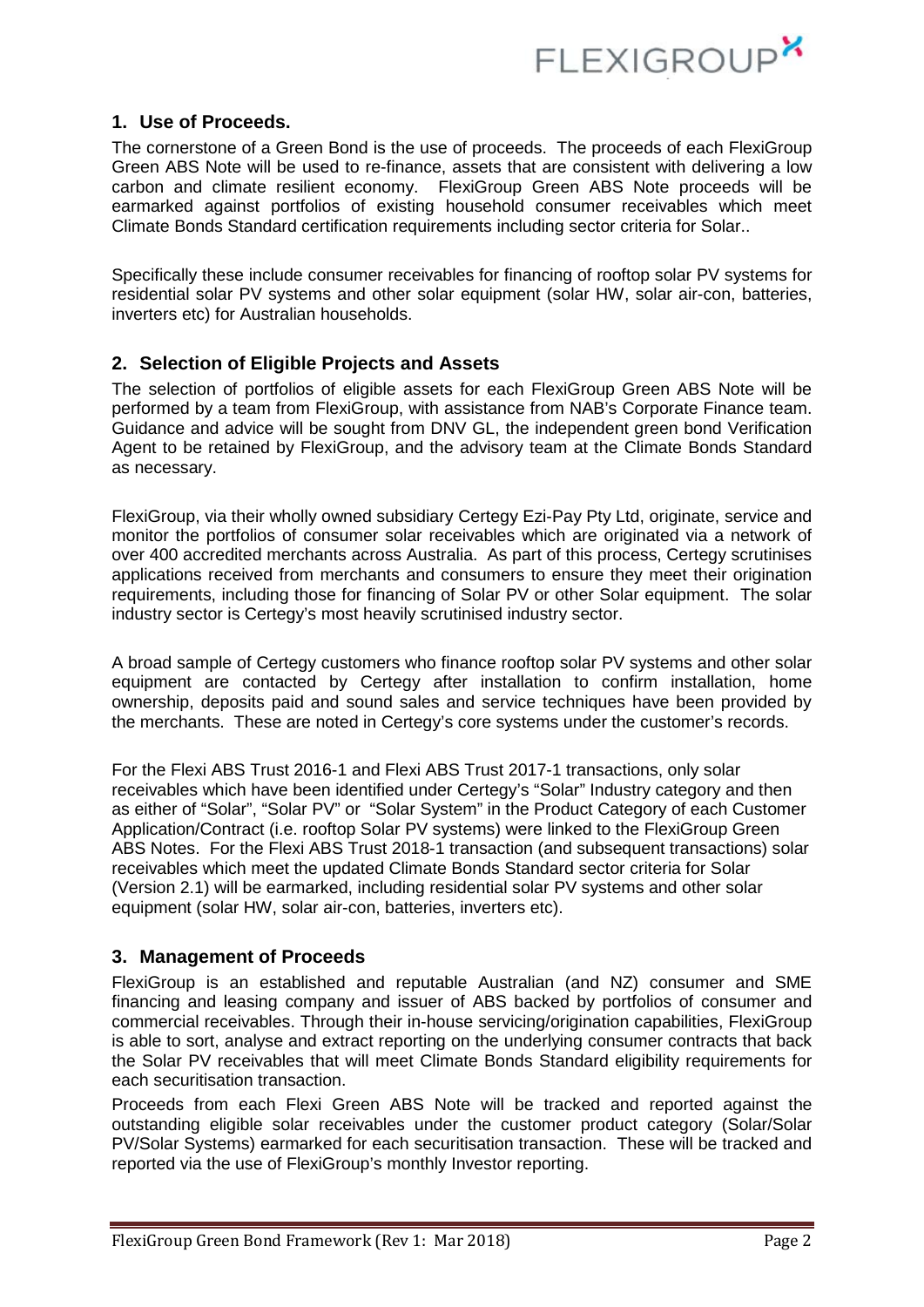

### **4. Reporting**

FlexiGroup will provide publicly available reporting for each Flexi Green ABS Note, in the form of a DNV GL Verification Report to be issued following the settlement of each Flexi Green ABS Note. This DNV GL Verification Report will be updated on an annual basis until repayment of the Flexi Green ABS Notes.

This DNV GL Verification Report will include details including, but not limited to:

- Net proceeds raised from each Flexi Green ABS Note;
- Aggregate of Flexi Green ABS Note proceeds allocated against each of the Flexi Green ABS eligible categories;
- A description of each eligible asset category included within the Flexi Green ABS eligible portfolio/s;
- Where available, qualitative and quantitative performance measures of the environmental objectives of the assets within the Flexi Green ABS eligible portfolio
- Any unallocated Flexi Green ABS Note proceeds
- Confirmation that the Use of Proceeds of each Flexi Green ABS Note is in compliance with this FlexiGroup Green Bond Framework.

Information disclosed for eligible assets will be subject to relevant confidentiality agreements and available information.

In addition the Trustee (Perpetual Corporate Trust Ltd) for each securitisation transaction will make investor reports for each Flexi ABS Trust transaction available on a monthly basis on their website for all investors. These reports will include details such as performance of the underlying portfolio collateral including repayment of P&I and balances outstanding against each Note (including the Flexi Green ABS Notes) in accordance with the principal and interest repayment waterfalls as defined within the contractual documentation.

Flexigroup expects to provide reporting on the underlying Solar PV receivables linked to each Flexi Green ABS Note, including current balances and numbers of customer contracts.

#### **5. Assurance.**

Prior to the issuance of the Flexi Green ABS Notes, FlexiGroup will obtain an independent verification statement from a Climate Bonds Initiative approved Verification Agent confirming that the Green Bond Framework for FlexiGroup Green ABS Notes is in compliance with the requirements of the Climate Bonds Standard.

For each Flexi Green ABS Note, FlexiGroup will seek verification from DNV GL and then certification from the Climate Bonds Standard Board that it is in compliance with the requirements of the Climate Bonds Standard.

On an annual basis, FlexiGroup will retain DNV GL to independently verify that each outstanding Flexi Green ABS Note remains in compliance with this Flexi Green ABS Framework and the requirements of the Climate Bonds Standard.

[The independent DNV GL Verification Reporting will be made publicly available on the FlexiGroup website.]